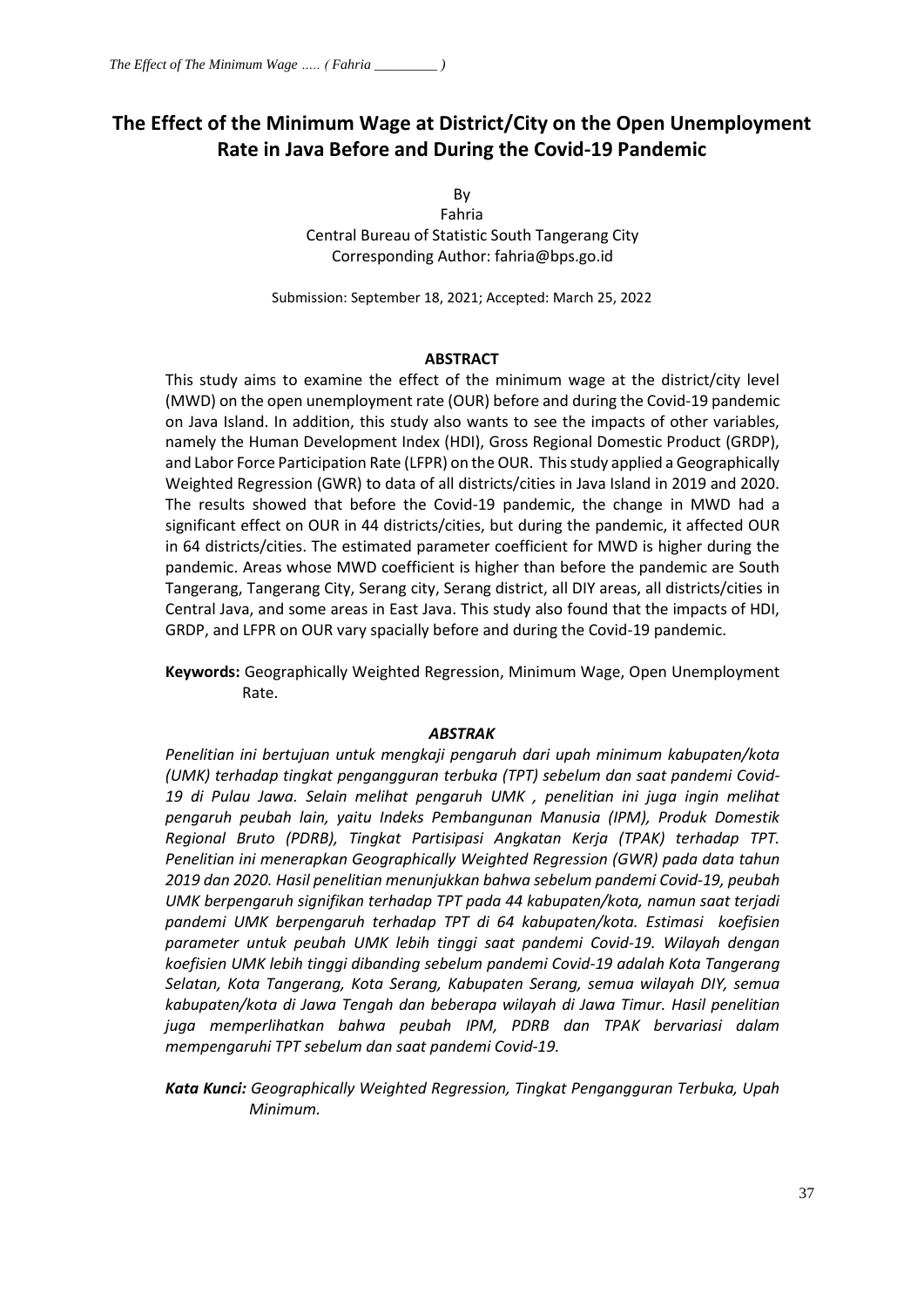## **INTRODUCTION**

The Minimum Wage at District/City defined as the minimum wage that is applied in each district/city, which amount is set by the Governor annually. Susilawati (2012) implied that the minimum wage is an employment agreement between an employer and workers, including benefits, both for the worker himself and his family.. Workers certainly need adequate wages to meet their needs of living and to support their families. Nevertheless, the company's ability to pay workers also needs to be considered so that the business continuity could be maintained. The increase in labor costs, if not offset by the company's profits, has an impact on reducing the number of workers, in addition, if the company relocates the company to other regions, then more employees will lose their jobs in the region. Those will certainly increase unemployment.

A variety of researches that raises the issue of unemployment have been widely conducted, for example, open unemployment in Yogyakarta by Muslims (2014), unemployment in West Java Province by Septiyanto and Tusianti (2020), open unemployment in East Java Province by Muminin and Hidayat (2017), open unemployment in Central Java by Kurnia and Septiani (2021) and Irawati et al. (2020). The updated research known using the Geographically Weighted Regression (GWR) spatial model for unemployment data in Java was conducted by Amalia and Sari (2019). They identified open unemployment on java island in 2017. The advantage of the GWR model compared to the classic regression model is that it included territorial effects so that the model could be built locally (Cellmer et al., 2020).

During the Covid-19 pandemic, some business sectors made job cuts (layoffs) on their employees, based on the data from the Ministry of Manpower, until July 2020 there were more than 3.5 million workers affected by layoffs, thus increasing the number of unemployed. Based on the data of the Central Bureau of Statistics (BPS), in 2020 there were 138.22 million workers, of which 9.77 million were unemployed, of these 9.77 million unemployed, 65 percent were in Java. BPS also noted that the provincial Open Unemployment Rate (OUR) in Java Island from 2019 to 2020 increased by more than 30 percent. Furthermore, in East Java and DKI provinces, the upsurge was more than 50 percent.

Although many types of researches regarding unemployment have been conducted, it is a fact that unemployment is one of the important macroeconomic indicators in the development of a region. In addition, the number of unemployed workers also changes every time, therefore this research is become very essential to be realized. Putri et al. (2021) examined the factors that influenced OUR before and during the Covid-19 pandemic, but the investigation was only up to the provincial level and did not include regional effects. On the contrary, using GWR, spatial analysis can be done up to the district/city level so that this research's output can be useful for regional's policymaking.

The purpose of this study is to investigate the influence of MWD on OUR before and during the Covid-19 pandemic on Java Island. In addition to explore the influence of MWD, this study also wants to identify the influence of the Human Development Index (HDI), Gross Regional Domestic Product (GRDP), and Labor Force Participation Rate (LFPR) on OUR in Java Island.

#### **METHODS**

This study used secondary data in cross section form to examine the conditions before the Covid-19 pandemic in 2019, and also the conditions during the Covid-19 pandemic in 2020, which covered 119 districts/cities in Java Island. The variables used in this study are described in Table 1.

| Variable Dependent: OUR is the Open Unemployment Rate in August, unit of percent |                                                                                               |  |  |  |
|----------------------------------------------------------------------------------|-----------------------------------------------------------------------------------------------|--|--|--|
| Variable Independent:                                                            |                                                                                               |  |  |  |
| <b>MWD</b>                                                                       | Minimum wage at district/city set through the Governor's Decree, the unit is million rupiahs. |  |  |  |
| HDI                                                                              | Human Development Index by the unit of percent                                                |  |  |  |
| GRDP                                                                             | Natural logarithm of Gross Regional Domestic Product based on constant prices                 |  |  |  |
| LFPR                                                                             | August Labor Force Participation Rate, unit percent                                           |  |  |  |

Table 1. Description of Variables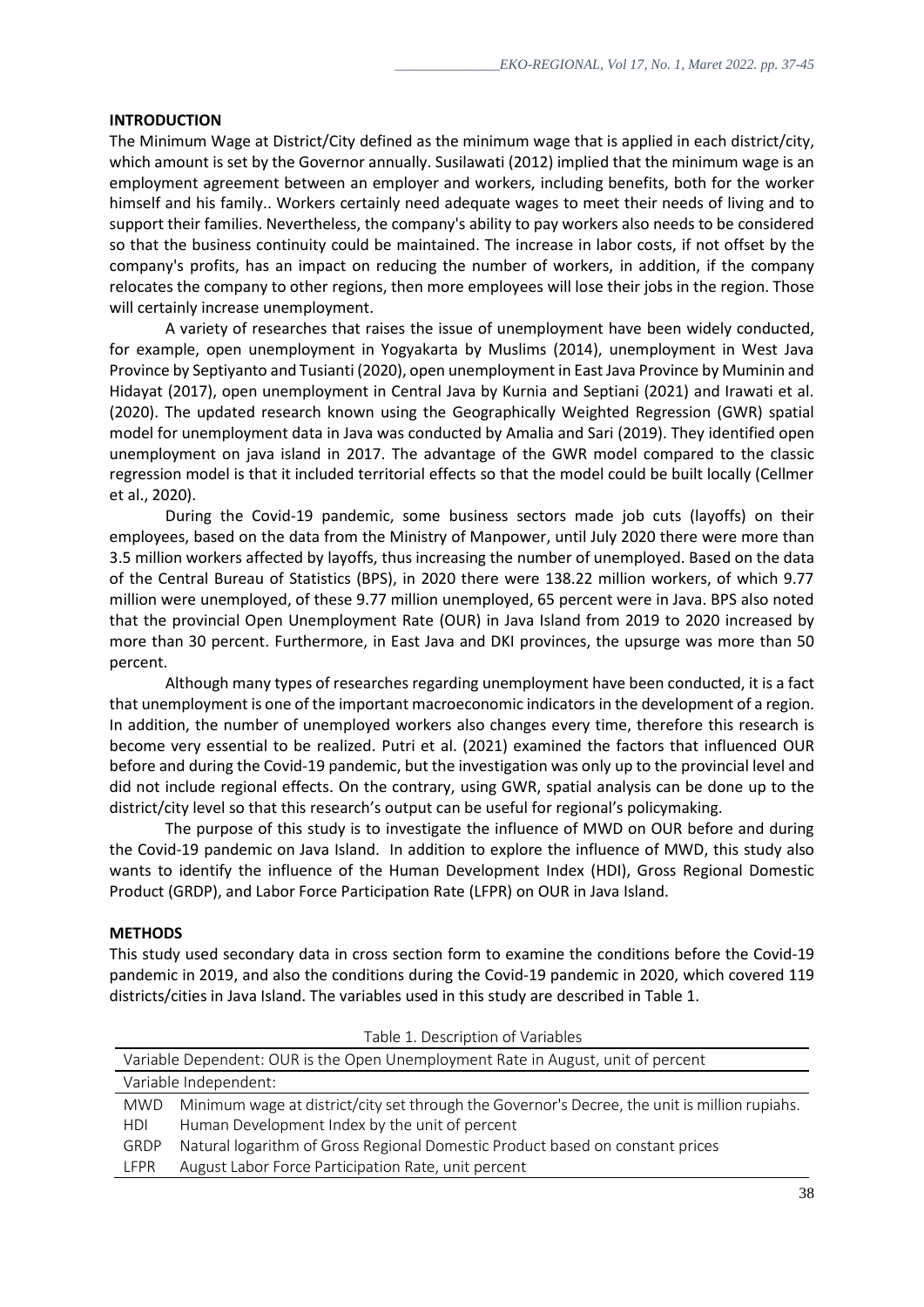Geographically Weighted Regression (GWR) model is the development of regression model, while the parameter value in the regression model is identical for each region. Meanwhile, in the GWR model, each region's parameter is calculated individually so that each region has a different parameter value (Fotheringham et al., 1998). Dependent variables in the GWR model are chosen from the independent variables whose regression coefficients each depend on the location where the data is observed (Lu et al., 2011). The GWR model can be stated in the following way:

$$
y_i = \beta_0(u_i, v_i) + \sum_{k=1}^p \beta_k (u_i, v_i) x_{ik} + \varepsilon_i
$$

 $y_i$  = Dependent variables on location to -*i* ( $i = 1, 2, ..., n$ )  $x_{ik}$  = Independent variables to-k on location to-i ( $i = 1, 2, ..., n$ )  $(u_i v_i)$  = Latitude and longitude coordinates from point to- *i* at a geographical location  $\beta_k$  = Parameter coefficient value to-k ( $k = 1, 2, ..., p$ )  $\varepsilon_i$  = Error at the point of observation to-i

Estimation parameters at each location to-  $i$  use Weighted Least Square (WLS) with the following formula:

$$
\hat{\beta}(u_i, v_i) = [X^T W(u_i, v_i)X]^{-1} X^T W(u_i, v_i) y
$$

Where  $\bm{W}(u_i,v_i)$ is a matrix of n x n with a diagonal spatial weighting at location -i. The spatial weighting used in this study is the Gaussian Adaptive Kernel function.

$$
\mathbf{w}_{ij} = exp\left(-\left(\frac{d_{ij}}{b_i}\right)^2\right)
$$

With  $d_{ij\pm}$   $\left\vert (u_i - u_j)^2 + (v_i - v_j)^2 \right\vert$  where  $u_i$  is the latitude coordinate at the location to -*i* 

and  $v_i$  is the longitude coordinate at the location to -*i*, *b* is the known non-negative parameter and is usually known asthe smoother (bandwidth). Adaptive Gaussian Kernel is a function that has a different bandwidth for each point of observation location. On the one hand, if each locations are nearby, it will provide a small bandwidth. On the other hand, if the distance between locations is far apart it will produce a large bandwidth value.

The good criteria of the model used to compare models are the value Coefficient of determination  $R^2$ , Root Mean Square Error (RMSE), and Mean Absolute Percentage Error (MAPE). The best models are the models with the largest  $R^2$ values and the smallest RMSE and MAPE.

#### **RESULTS AND DISCUSSIONS**

The Open Unemployment Rates (OUR) for all districts/cities in Java island have enlarged after the Covid-19 pandemic. The average district/city tax rate in Java In 2019 amounted to 5.27 percent, while in 2020 it was 7.34 percent. In 2020, the region with the highest OUR numbers is Bogor Regency and Cimahi City at 14.29 and 13.30 percent sequentially, and the region with the lowest OUR is Gunung Kidul Regency at 2.16 percent.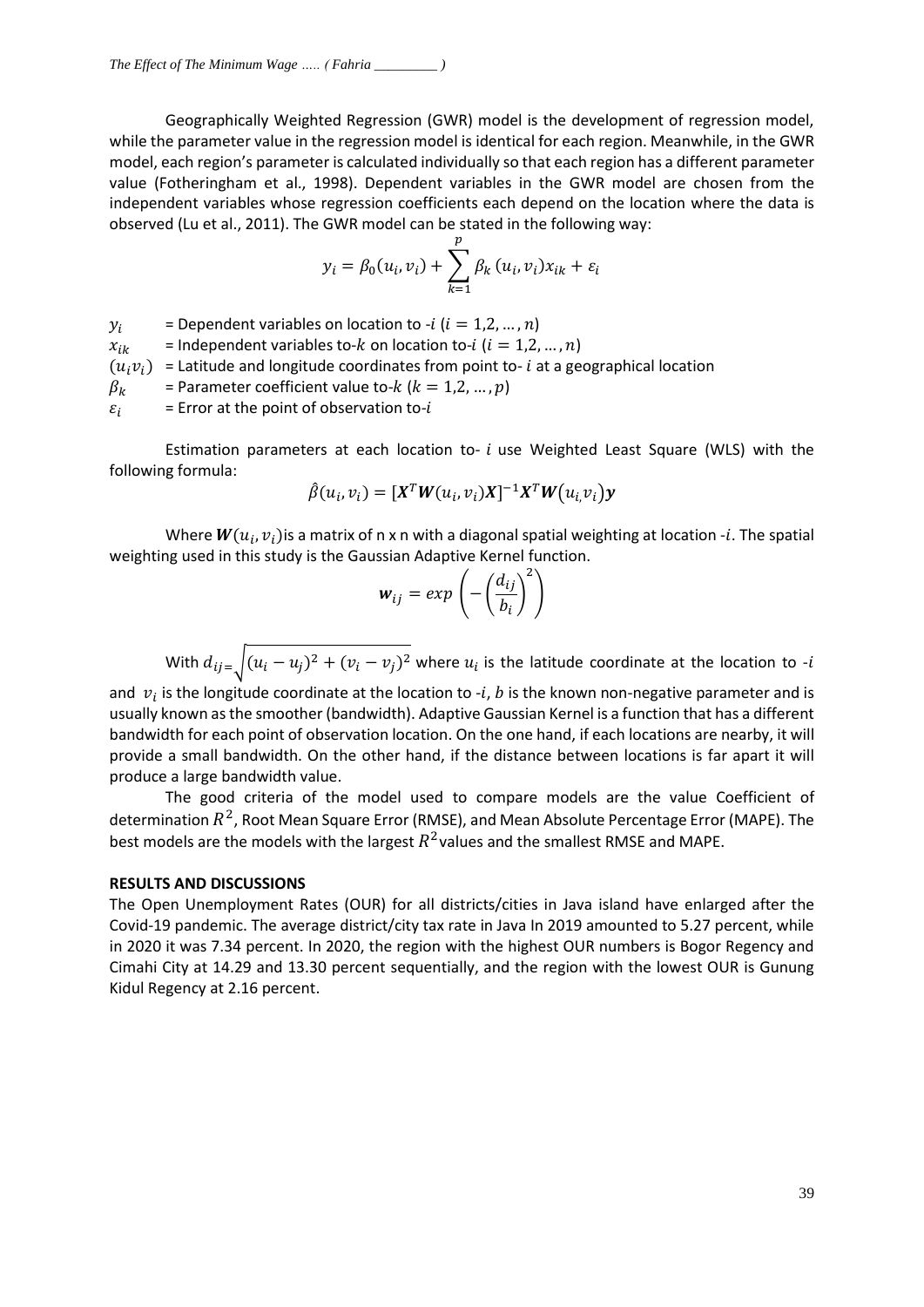



Based on Figure 1, it can be seen that during the Covid-19 pandemic there was a fairly high increase in OUR. In addition, there are several districts/cities in Java island that before the Covid-19 pandemic had OUR below the national OUR number, where the national OUR in 2019 approached 5.23. Meanwhile, when there was a Covid-19 pandemic, it became above the national OUR in 2020, which reached 7.07. Before or during the Covid-19 pandemic, areas that have OUR numbers above the national OUR number are dominated by the western part of Java Island, which are the districts/cities located in West Java Province, Banten Province, and DKI Jakarta Province. While the eastern part of Java island has a lower OUR number. The grouping of OUR numbers in Java island shown in Figure 1 can be used as early detection of spatial influences which are further studied by testing spatial effects.

| Table 2. Estimated Parameters Ordinary Least Square |             |         |                       |      |          |         |
|-----------------------------------------------------|-------------|---------|-----------------------|------|----------|---------|
| Variables                                           | Coefficient |         | <b>Standard Error</b> |      | P-value  |         |
|                                                     | 2019        | 2020    | 2019                  | 2020 | 2019     | 2020    |
| Intercept                                           | 27,61       | 18,20   | 4.33                  | 4,78 | $0,00*$  | $0,00*$ |
| <b>MWD</b>                                          | 0,77        | 0,999   | 0.27                  | 0.28 | $0,049*$ | $0,00*$ |
| HDI                                                 | $-0.076$    | 0,03    | 0.03                  | 0.03 | $0.01*$  | 0,32    |
| GRDP                                                | 0,16        | 0,32    | 0,195                 | 0.22 | 0,39     | 0,15    |
| LFPR                                                | $-0,31$     | $-0,31$ | 0.04                  | 0.04 | $0,00*$  | $0,00*$ |

Note: \*significant alpha 0,05

Source: Calculated from The Central Bureau of Statistics Data, 2019 and 2020

The initial stages carried out in this study were the formation of linear regression models and the checking of classical assumptions from linear regression estimation methods, namely assumptions of normality, homoscedasticity, and non-multicollinearity. The normality assumption test using the Shapiro Wilk test resulted in p-value of 0.68, this value is greater than 0.05, so it can be assumed that residual data is the normal distribution. In non-multicollinearity testing, it was concluded that there was no multicollinearity because the VIF value of each variable was less than 5. In homoskedasticity testing at once to find out spatial diversity using the Breusch-Pagan test can be seen in the results of spatial effect testing.

# *Spatial Effect Testing*

Testing of spatial effects used to determine the presence of spatial diversity and spatial dependence. In spatial diversity testing using the Breusch-Pagan test, The Breusch-Pagan test was able to find out spatial diversity in Observations (Fotheringham et al. 2002). The Breusch-Pagan value produced in the 2020 regression model is 22.03 with the degree of freedom is 4 and a p-value of 0.00, so it is concluded that there is diversity between regions. Spatial dependency testing can use Moran's I values (Lee and Wong, 2001). In 2020, the variable OUR obtained moran's I value of 0.39 and p-value of 0.00, so it can be concluded that there is spatial dependence. The results of spatial diversity and dependence tests indicate that there is a spatial effect on the data so it is best to incorporate region influences into regression models.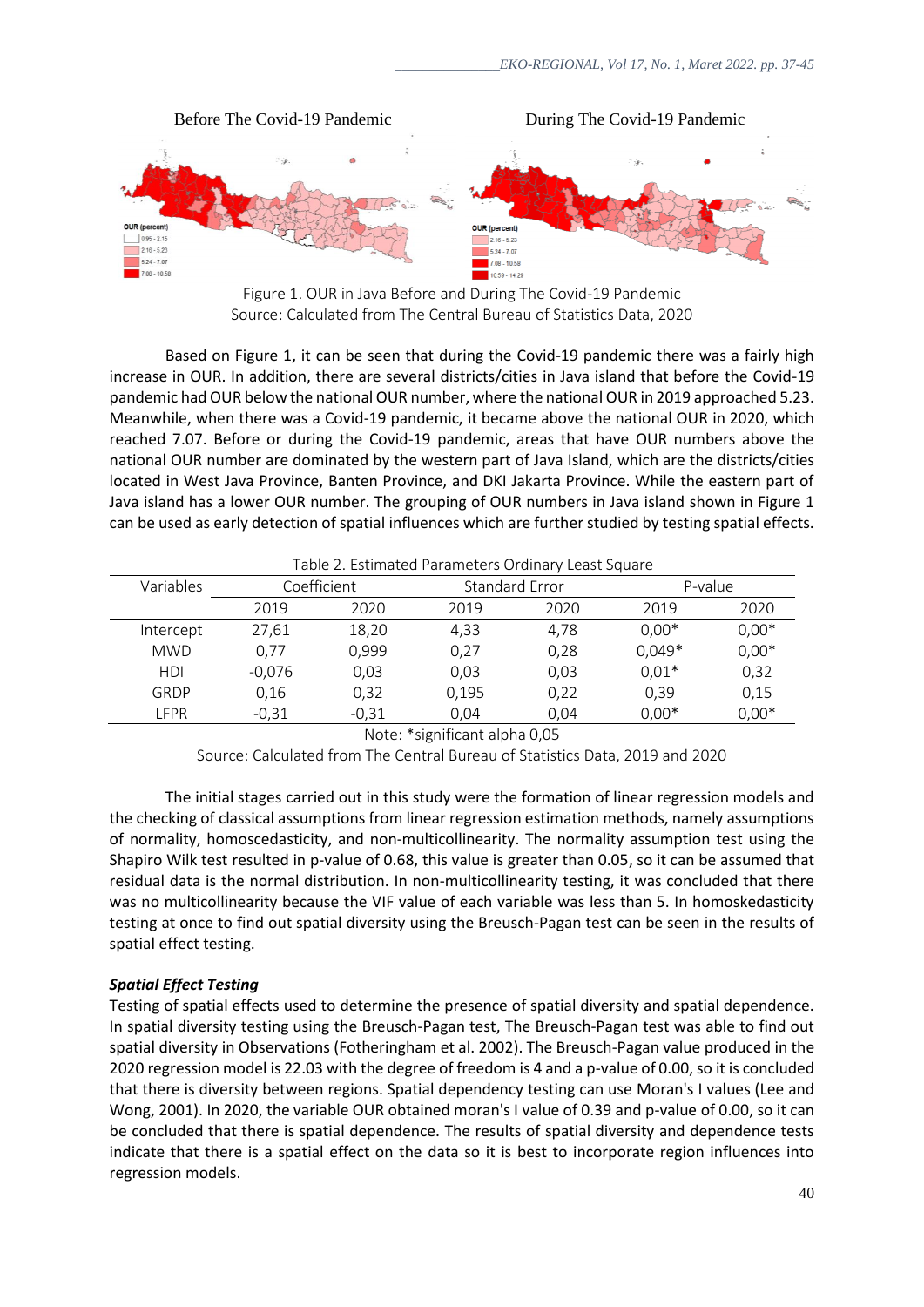# *Estimated Parameters of GWR Model*

The estimated parameters on the GWR model will produce different regression coefficients in each region. A summary of the estimated value of parameters in districts/cities in Java Island can be seen in Table 3.

| Variables  | Minimum |          | Maximum |       | Mean    |         | Standard<br>Deviation |       |
|------------|---------|----------|---------|-------|---------|---------|-----------------------|-------|
|            | 2019    | 2020     | 2019    | 2020  | 2019    | 2020    | 2019                  | 2020  |
| Intercept  | 0,75    | $-19,68$ | 41,67   | 41,31 | 15,93   | 7.56    | 12,75                 | 14,96 |
| <b>MWD</b> | 0.26    | $-0,38$  | 1,97    | 8,65  | 0.85    | 2,13    | 0.49                  | 2,12  |
| HDI        | $-0,24$ | $-0,35$  | 0,056   | 0,30  | $-0,05$ | 0.07    | 0.097                 | 0,18  |
| GRDP       | $-0.34$ | $-1,37$  | 0,31    | 1,35  | 0,016   | 0.07    | 0,18                  | 0,59  |
| LFPR       | $-0,41$ | $-0.54$  | 0.24    | 0,31  | $-0.13$ | $-0.17$ | 0.17                  | 0,15  |

Table 3. Summary of GWR Model Parameter Estimation

Source: Calculated from The Central Bureau of Statistics Data, 2019 and 2020

In 2020, the estimated intercept parameters at OUR observation sites in Java island ranged from -19.68 to 41.31. Independent variables of MWD, HDI, GRDP, and LFPR are vary spacially at each location, meaning that in certain regions the change of independent variables will decrease the number of OUR, while in other regions it will increase. Table 4 compares linear regression models and GWR models in 2020 by looking at the values of  $R^2$  Sum Square Error (SSE), and Mean Absolute Percentage Error (MAPE). The GWR model can increase the value of R2 also lowers SSE and MAPE, meaning that the value of the resulting residual diversity is getting smaller so that the estimate is closer to the actual data.

| Table 4. Compared Model in 2020 |       |        |             |  |  |
|---------------------------------|-------|--------|-------------|--|--|
| Model                           | $R^2$ | SSE    | <b>MAPF</b> |  |  |
| Regression                      | 61.92 | 368,78 | 21,96       |  |  |
| GWR                             | 90,83 | 88.77  | 10,66       |  |  |

Source: Calculated from The Central Bureau of Statistics Data, 2020

# *GWR Model Parameter Significance Testing*

Significance testing on parameters aims to find out independent variables that have a significant effect on OUR in each district/city in Java Island. The results of the model parameter significance test are presented in the form of a thematic map in Figure 2 for conditions before the Covid-19 pandemic, and Figure 3 for the current conditions of the Covid-19 pandemic. Some differences affect OUR in each district/city between before and during Covid-19. Some variables did not have a significant effect on OUR before the Covid-19 pandemic, but when the Covid-19 pandemic the variables had a significant effect and vice versa.

In the period before the Covid-19 pandemic, MWD had a significant effect on OUR in 44 districts/cities in Java Island, namely in all districts/cities in West Java, 4 cities in DKI, 11 districts/cities in Central Java, and Lebak and Pandeglang districts in Banten Province. At the period of the Covid-19 pandemic, MWD had a significant effect on OUR in 64 districts/cities, namely in 14 districts/cities in West Java, in all districts/cities in Central Java, DIY, 6 districts/cities in East Java, and 4 city districts in Banten.

Before the Covid-19 pandemic, HDI significantly affected OUR in 49 districts/cities, while during the pandemic had a significant effect in 84 districts/cities. For DKI and Banten districts/cities, HDI affected OUR both before and during the Covid-19 pandemic. HDI affected OUR in all districts/cities in West Java before the Covid-19 pandemic, but when there is a pandemic Covid-19, HDI only had a significant effect in 5 districts/cities. In the contrast to West Java, for districts/cities in Central Java, HDI was initially influential in 11 districts/cities before the Covid-19 pandemic, when the pandemic expanded to as many as 22 districts/cities. Before the Covid-19 pandemic, HDI had no significant effect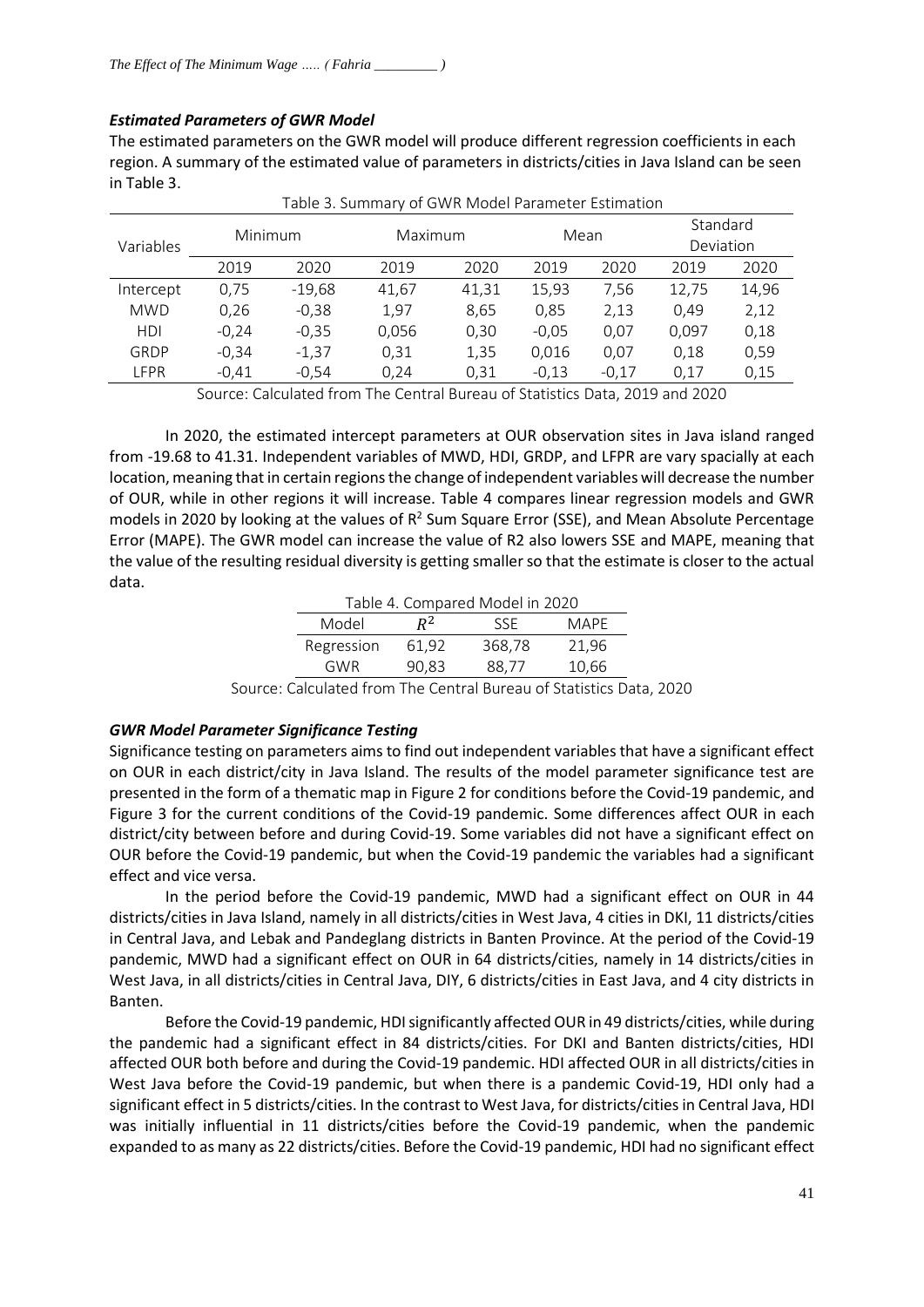on OUR in DIY and East Java, but during the Covid-19 pandemic, HDI had a significant effect on OUR in all districts/cities in DIY and East Java.

GRDP does not have a significant effect on OUR in all districts/cities in Java island before the Covid-19 pandemic, but when there is a Covid-19 pandemic, GRDP affects OUR in 21 districts/cities in Java Island. Before the Covid-19 pandemic, LFPR had a significant effect on OUR in 79 districts/cities, but when there is a pandemic Covid-19 LFPR affects OUR only in 55 districts/cities. LFPR did not affect OUR in the DKI region before or during the Covid-19 pandemic.







# *Assumption Check*

To determine the normality of the remainder by looking at the results of the Shapiro-Wilk normality test, Shapiro-Wilk values in 2019 and 2020 amounted to 0.99 with a p-value of more than 0.05, which means that it meets the assumptions of modeling. To see if GWR can address the problem of spatial dependence can be seen through Moran's I value on residual GWR models. The resulting Moran's I value is close to zero which means the residual GWR model no longer contains spatial dependence. In addition, the p-value of the Breusch-Pagan Test results is more than 0.05. Therefore it can be assumed that the GWR model can address spatial diversity issues.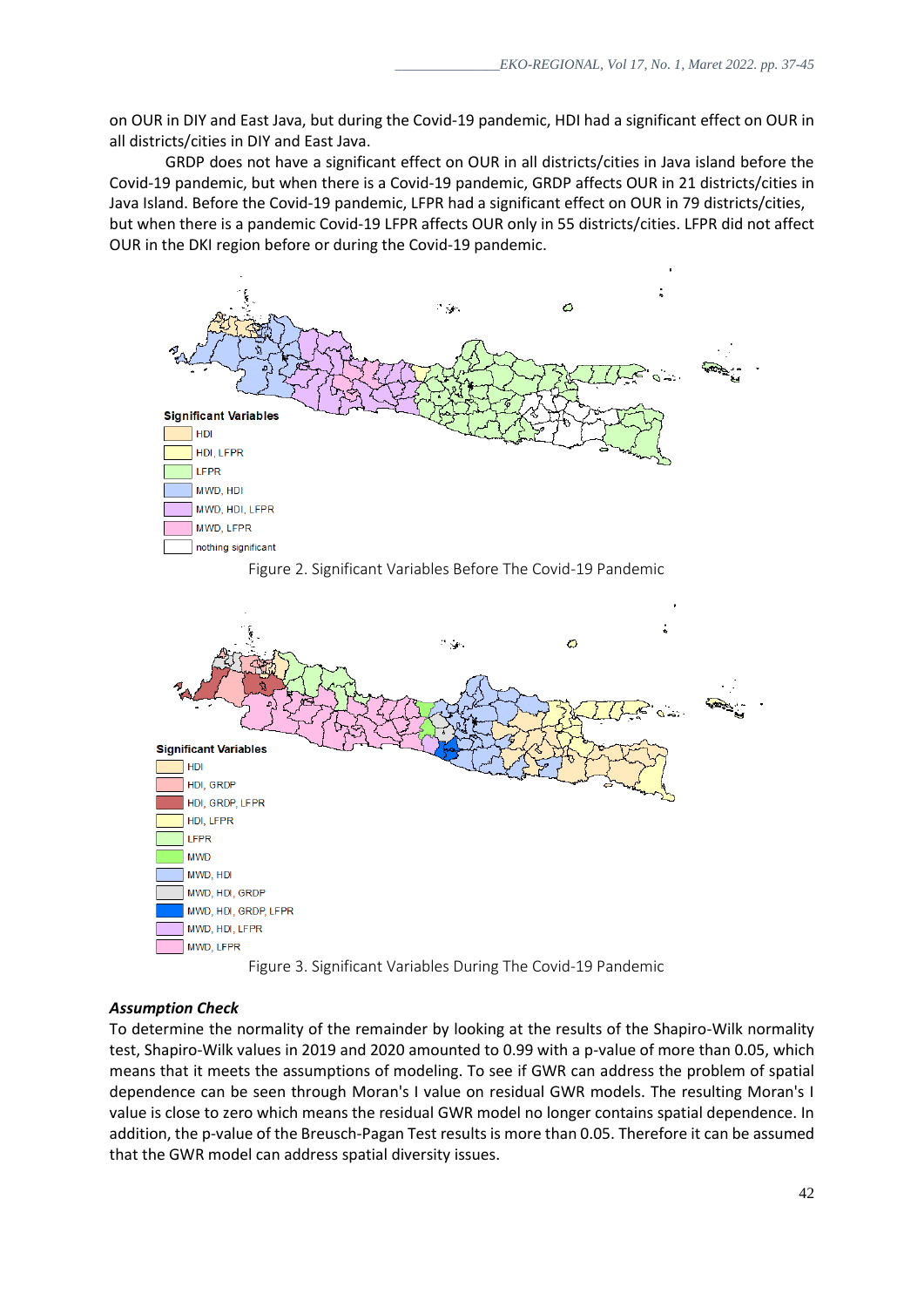## *Parameter Coefficient Comparison*

Before and during the Covid-19 pandemic, the MWD significantly positively affected OUR in several districts/cities in Java Island, this is in line with the research by Rofik et al. (2018) where the minimum wage has a positive effect on unemployment in West Kalimantan, and also the research by Septiyanto and Tusianti (2020) where MWD has a positive effect on West Java OUR.



Figure 5. MWD Parameter Coefficient During The Covid-19 Pandemic

At the period of the Covid-19 pandemic, most MWD parameter coefficient values had higher numbers. It occurs in some areas in Java, even there are some areas whose MWD initially has no significant effect on OUR, but during the covid-19 pandemic, the effect becomes significant. This means that the influence of MWD on OUR in districts/cities in Java Island when the Covid-19 pandemic is stronger than before the Covid-19 pandemic. Areas that have stronger MWD influence include South Tangerang City, Tangerang City, Serang Regency, Serang City, all districts/cities in DIY, all districts/cities in Central Java, and some regions in East Java. Here is an example of the GWR model in South Tangerang City before dan during the Covid-19 pandemic:

GWR model before Covid-19 pandemic is

 $\widehat{OUR} = 5.74 + 0.8 MWD + 0.221 HDI + 0.02 GRDP + 0.24 LFPR$ 

and GWR model during Covid-19 pandemic is

 $\overline{O} \overline{UR}$  = 12.52 + 3.09MWD + 0.35HDI + 0.97GRDP + 0.08LFPR.

The interpretation of both models can be seen from the influence of the MWD variable. In 2019, the MWD effect is not significant so MWD does not affect OUR in south Tangerang city, but by 2020 an increase of 1 million MWD will increase OUR by 3.09 percent. OUR's influence on TPT in districts/cities in Java during the Covid-19 pandemic was stronger than before the Covid-1 pandemic due to many layoffs during the Covid-19 pandemic. Research conducted by Napitupulu and Nainggolan (2021) and Juaningsih (2020) implied that during the Covid-19 pandemic many companies made job cuts (layoffs) to their workers to reduce the fixed cost which they had to pay monthly. The cause of these layoffs is the central government's policy towards the implementation of large-scale social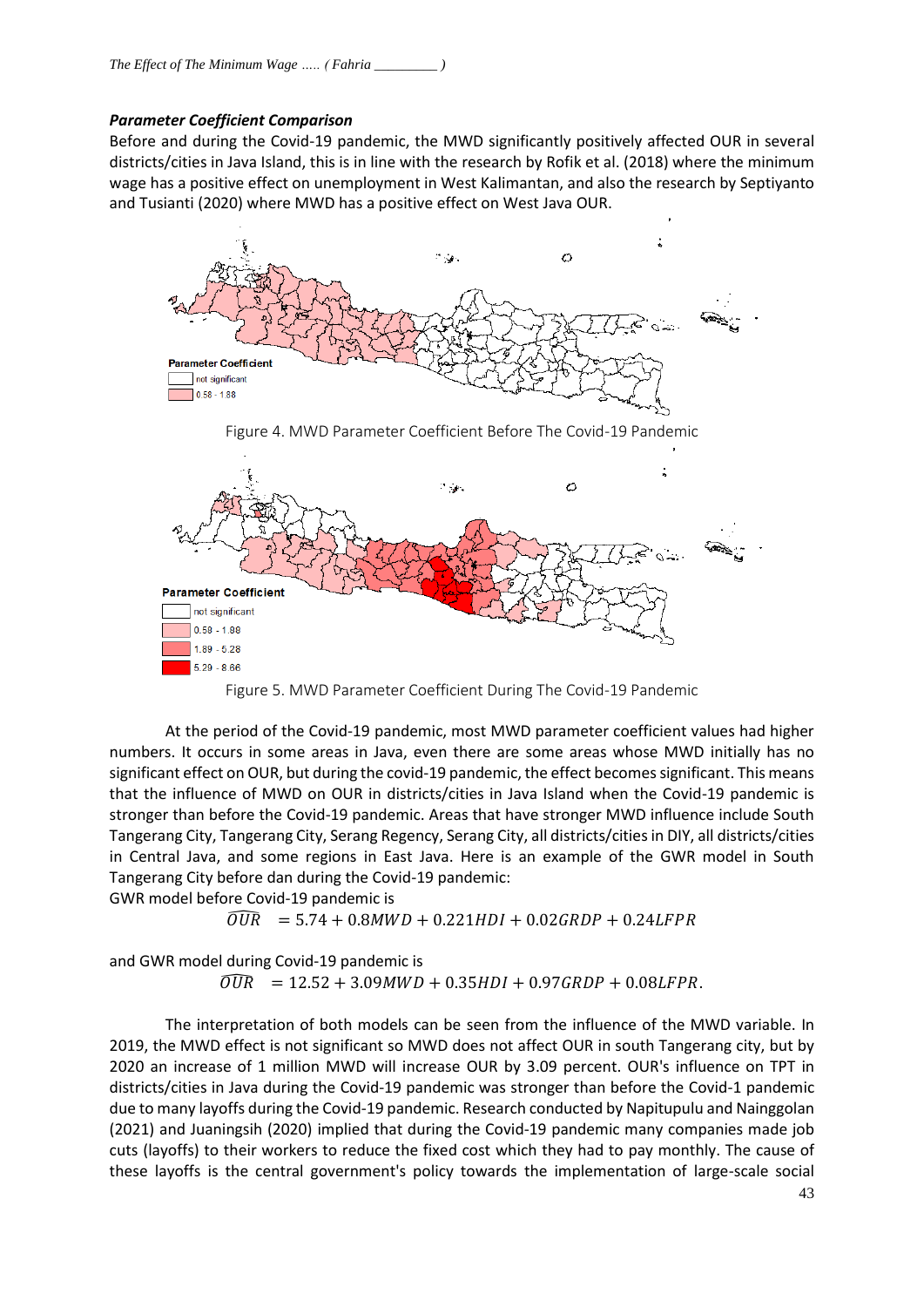restrictions (PSBB) resulting in the closure of some companies that are forced to did that due to losses which impacting to their inability to pay their employees salaries (Putri et al., 2021).

Figures 6 to Figure 11 of the appendix describe the parameter coefficient values for the other three variables, namely HDI, GRDP and LFPR. The coefficient values of HDI, GRDP, and LFPR parameters in the period of the Covid-19 pandemic are more diverse, even some coefficient values are greater which means that these variables have a stronger influence on OUR.

## **CONCLUSIONS**

Before and during the Covid-19 pandemic, the MWD variable significantly positively affected TPT in some areas in Java Island, however, during the Covid-19 pandemic, the influence of MWD was more widespread and the effect was stronger on OUR. Before the Covid-19 pandemic, MWD had a significant effect on OUR in 44 districts/cities, while during the Covid-19 pandemic MWD had a significant effect on OUR in 64 districts/cities. Areas that have the influence of MWD against OUR are stronger, namely, South Tangerang City, Tangerang City, Serang Regency, Serang City, all DIY areas, all districts/cities in Central Java, and some areas in East Java. This study also found that the impacts of HDI, GRDP, and LFPR on OUR are varying spacially before and during the Covid-19 pandemic.

#### **REFERENCES**

- Amalia, E., and Sari, L.K. (2019). Analisis spasial untuk mengidentifikasi tingkat pengangguran terbuka berdasarkan kabupaten/kota di Pulau Jawa tahun 2017. *Indonesian Journal of Statistics and Its Application*. Vol. 3. No. 3. P. 202-215.
- Budijanto, O.W. (2017). Upah layak bagi pekerja/buruh dalam perspektif Hukum dan HAM. *Jurnal penelitian Hukum De JURE*. Vol. *17.* No. 3. P. 394-412.
- Cellmer, R., Cichulska, A., and Bełej, M. (2020). Spatial Analysis of Housing Prices and Market Activity with the Geographically Weighted Regression. *International Journal of Geo-Information*. Vol. 9. Issue 380. P. 1-19. doi: 10.3390/ijgi9060380.
- Irawati, A., Laut, L.T., and Destiningsih, R. (2020). Pengaruh upah minimum provinsi dan pertumbuhan ekonomi terhadap tingkat pengangguran terbuka di Provinsi Jawa Tengah Tahun 2003-2018. *Dinamic: Directory Journal of Economic*. Vol. 2. Issue 4. P. 1027-1040.
- Juaningsih, I.N. (2020). Analisis kebijakan PHK bagi para pekerja pada masa pandemi Covid-19 di Indonesia. *Adalah: Buletin Hukum dan Keadilan*. Vol. 4. No. 1. P. 189-196.
- Kurnia, R.E., and Septiani, Y. (2021). Social and economic factors determining the Unemployment rate in the Bregasmalang region 2010-2020. EKO-REGIONAL. Vol. 16. No. 1. P. 63-73.
- Lee, J., and Wong, D.W.S. (2001). *Statistical analysis ArcView GIS*. New York: John Wiley & Sons, Inc.
- Lu, B., Charlton, M., and Fotheringham, A.S. (2011). Geographically weighted regression using a Non-Euclidean distance metric with a study on London House Price Data. *Procedia Environmental Sciences*. Vol. 7. P. 92-97.
- Muminin, M.A., and Hidayat R,W., (2017). Pengaruh pertumbuhan ekonomi dan jumlah penduduk terhadap tingkat pengangguran terbuka di kabupaten/kota Provinsi Jawa Timur. *Jurnal Ilmu Ekonomi*. Vol. 1. No. 3. P. 374-384.
- Muslim, M.R. (2014). Pengangguran terbuka dan determinannya. *Jurnal Ekonomi dan Studi Pembangunan*. Vol. 15. No. 2. P. 171-181.
- Napitupulu, R.E.E, and Nainggolan, B. (2021). Pemotongan upah dan pemutusan hubungan kerja (PHK) pada saat pandemi. *Jurnal Hukum: Hukum untuk mengatur dan Melindungi Masyarakat*. Vol. 7. No. 1. P. 116-124.
- Priastiwi, D., and Handayani, H.R. (2019). Analisis pengaruh jumlah penduduk, pendidikan, upah minimum, dan PDRB terhadap tingkat pengangguran terbuka di provinsi jawa tengah. *Diponegoro Journal of Economics*. Vol. 1. Issue 1. P. 159-169.
- Putri, A., Azzahra, A., Andiany, D.D., Abdurohman, D., Sinaga, P.P., and Yuhan R.J. (2021). Perbandingan faktor-faktor yang mempengaruhi tingkat pengangguran terbuka di Indonesia sebelum dan saat pandemi Covid-19. *Jurnal Kajian Ekonomi dan Pembangunan*. Vol. 3. No. 2. P. 25-46.